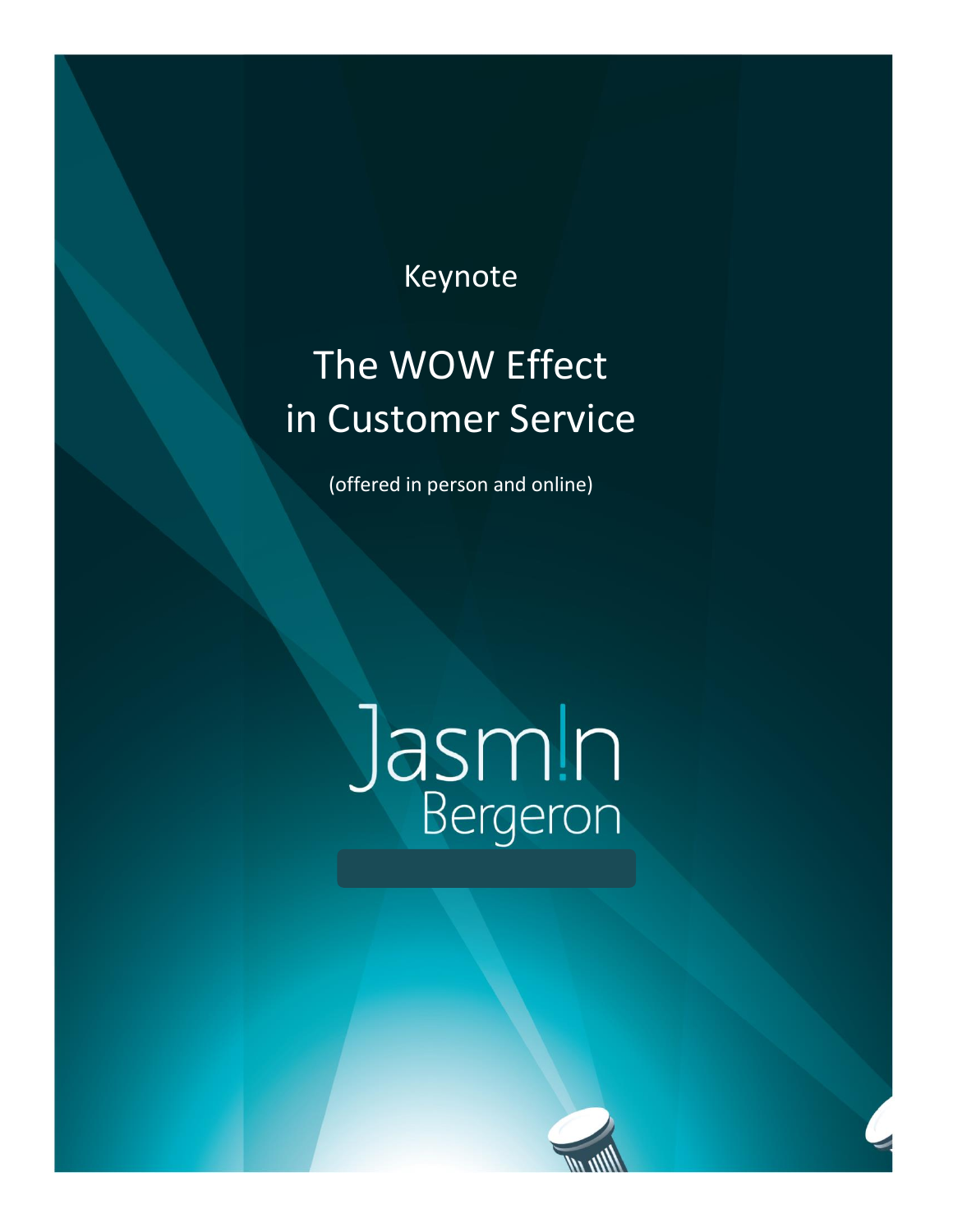## The WOW Effect in Customer Service



#### **Keynote Introduction**

The quality of service is the element that can most distinguish your organization!

In a world where all products and services are alike and where all prices are relatively similar, the human factor is the one making the most important difference. Forging high-value relationships is challenging, because everyone is unique. The keynote "The WOW Effect in Customer Service" was developed in this perspective. The objective is to improve your interpersonal skills, in order to increase the satisfaction and loyalty of your customers!

This conference—based on practice and interaction—provides guidelines, tips and testimonials interlaced with humour and aimed at producing a remarkable service quality experience. It was designed in cooperation with multiple organizations that stand out for their excellent service. Content and tips will be tailored to your needs and expectations, ensuring a highly rewarding experience. This keynote features practical, useful and innovative tools for improving the service you deliver!

**Jasmin Bergeron, CSP, MBA, Ph.D.** Keynote Speaker Professor, UQAM 514 978 0795 info@jasminbergeron.com **jasminbergeron.com/en**

#### **PRESENTATION OUTLINE**

#### **Importance of the WOW Effect!**

- Benefits of the WOW effect
- People and organizations that generate WOW in customer service
- Advantages of excellent service
- Making someone enjoy a memorable experience
- Bolstering your credibility and people's trust in you

#### **Service quality guidelines**

- Managing people's expectations means managing satisfaction
- Birds of a feather flock together. Are you a chameleon?
- We occasionally please others when we speak; we almost always do when we show interest in them
- Your attitude, more than your aptitudes, will determine your altitude!

#### **Masters' profile in service quality**

- Results of a study on customer service.
- Best strategies for organizations
- Service quality and technology
- Turning complaints into opportunities

#### *Tips to success*

- Useful techniques for responding to complaints tactfully
- Strategies for enhancing pleasure in helping people
- For results others don't get, do things others don't do
- The first steps to practice what you have learned and WOW your clients after the presentation